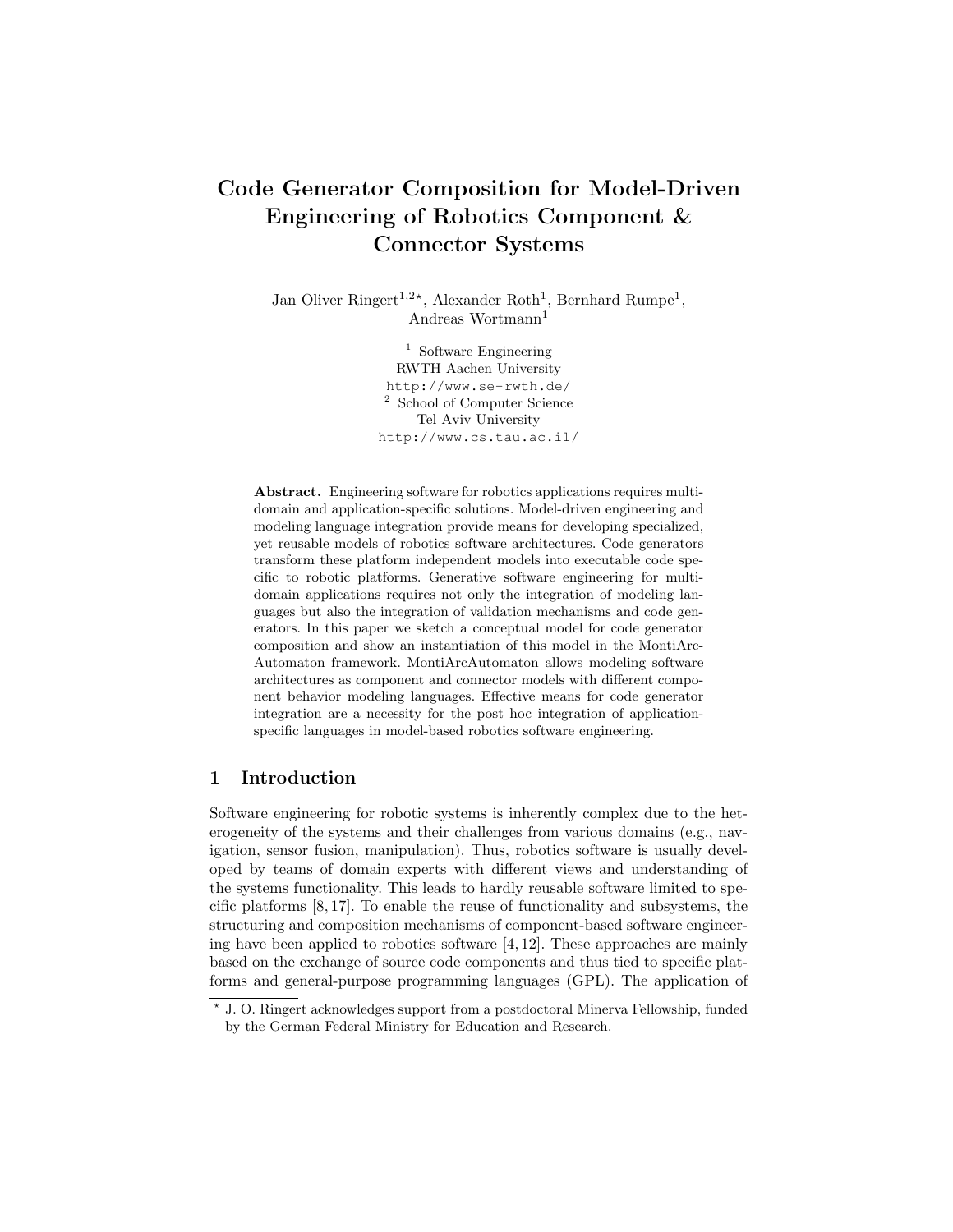GPLs often does not reflect the problems from heterogeneous domains faced in the development of robotics systems.

Model-driven engineering (MDE) is an approach to reduce the conceptual gap [5] between problem domains and software engineering. Models allow domainspecific software descriptions reflecting the heterogeneity of the developed system and its concerns. In combination with powerful code generators models may serve as primary development artifacts which increases the software's comprehensibility and reuse on different platforms.

We have combined MDE and software language engineering based approaches with concepts from generative software development in a versatile framework for robotics applications development. MontiArcAutomaton [14, 15] is an extensible framework that allows to model robotics applications as hierarchically composable components with well-defined interfaces that embed problem specific modeling languages for component behavior. MontiArcAutomaton comprises powerful code generation facilities for the transformation of models into executable code for various robotics target platforms.

Language integration in MontiArcAutomaton is enabled by the MontiCore domain-specific language workbench [10]. MontiCore provides comprehensive language composition mechanisms supported by its symbol table and code generation frameworks [16, 21]. We have presented the language composition mechanisms used by MontiArcAutomaton in [11].

The easy integration of modeling languages demands for integration mechanisms of corresponding code generators. Challenges are the coordination of multiple code generators each responsible for specific models or parts of models. This includes the selection of code generators supporting a common target platform, to handle language restrictions a code generator might impose, and to propagate necessary generation context information between generators. Integrating code generators should require no modification of the participating generators.

In this paper we sketch a conceptual model for code generator composition and show its instantiation in the MontiArcAutomaton framework. We introduce MontiArcAutomaton in Sect. 2 and state and illustrate the problem of code generator composition in Sect. 3. Section 4 describes our solution and Sect. 5 describes an implementation in MontiArcAutomaton. We discuss related work in Sect. 6 and future work in Sect. 7. Section 8 concludes this contribution.

# 2 MontiArcAutomaton

MontiArcAutomaton [14, 15] is an extensible modeling language and framework for the generative model-driven engineering of robotics applications. The modeling language MontiArcAutomaton is a component and connector (C&C) architecture description language (ADL) [19] which extends the ADL MontiArc [7] with component behavior modeling. The logical architecture of robotics applications is described as the hierarchical composition of components that encapsulate the system's functionality. Components are either atomic or composed: atomic components define behavior via an embedded behavior modeling language or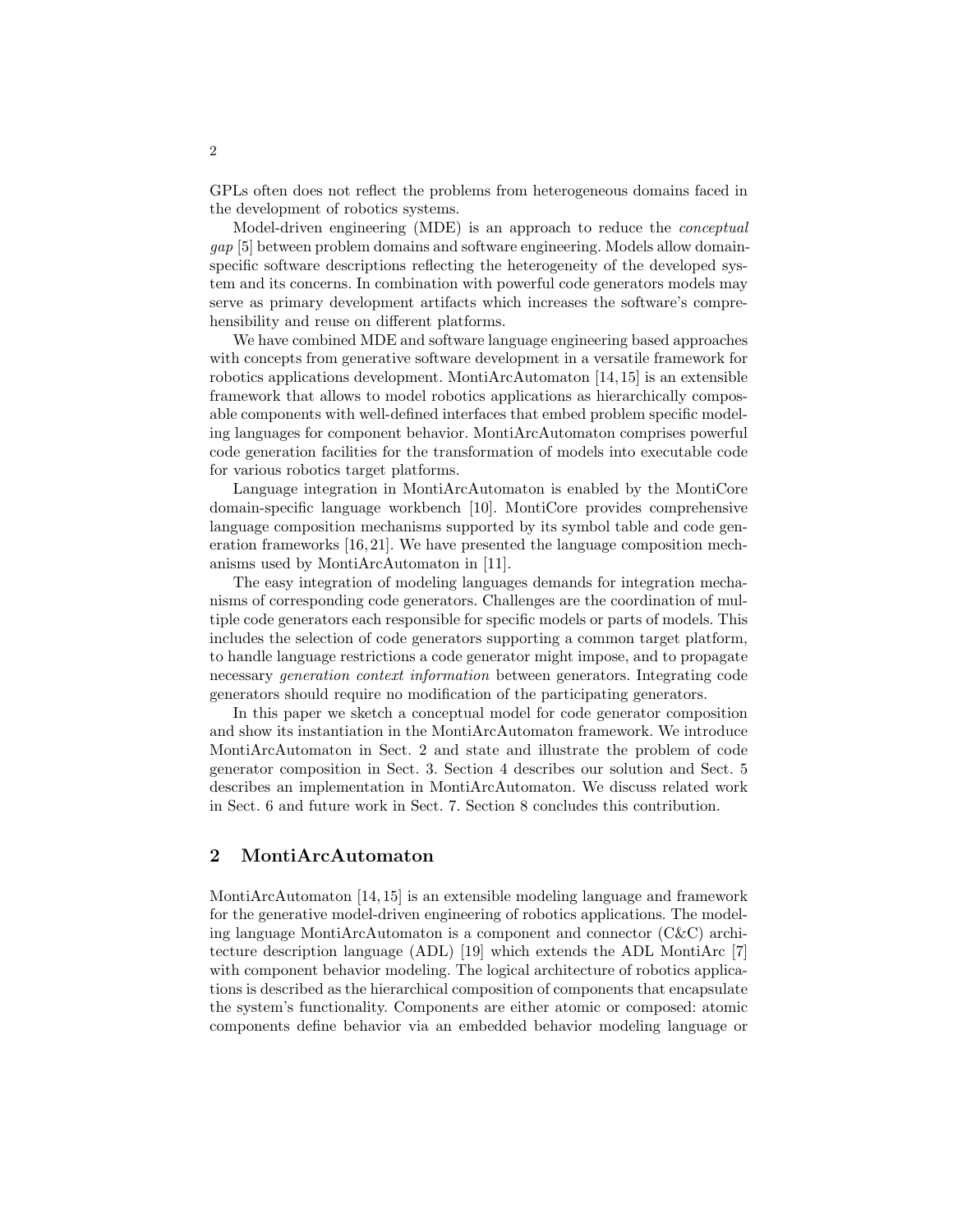a component implementation in a general-purpose programming language. The behavior of composed components emerges from the subcomponents and their interaction. Components interact by sending messages via directed connectors that connect typed input and output ports of components. Types of ports are either defined via class diagrams or Java classes. Communication in MontiArc-Automaton is based on the Focus [3] framework for interactive distributed systems and supports different timing paradigms.

The concept of encapsulation from C&C ADLs allows not only a logically distributed development and a physically distributed computation model but also the composition of component behaviors independent of their behavior description. MontiArcAutomaton exploits the C&C encapsulation mechanism and allows the embedding of arbitrary modeling languages into components for providing the most suitable behavior description language per component.

We have developed MontiArcAutomaton using the domain-specific language workbench MontiCore [10] and its language integration mechanisms. The concrete and abstract syntax of a textual MontiCore modeling language is defined in an extended context free grammar format. From these grammars, MontiCore generates infrastructure to parse models of this language into their abstract syntax trees (ASTs). Checks of the well-formedness of models of a language, called context conditions, are implemented in Java [21]. MontiCore languages are textual modeling languages. An integration with the Eclipse Modeling Framework allows also the development of graphical editors for editing MontiArcAutomaton models.<sup>3</sup>

MontiCore supports language embedding, language extension, and language aggregation [11,21] to compose new languages from existing ones. These modular language composition mechanisms are supported by a sophisticated symbol table framework that enables the definition and adaptation of language symbols for integrating information and checking context conditions rules across embedded and imported models. MontiCore allows the easy development of code generators using the FreeMarker<sup>4</sup> template engine to process abstract syntax trees and code templates written in a target language [13, 16].

In previous works we have developed the MontiArcAutomaton modeling language with embedded  $I/O^{\omega}$  automata and  $I/O$  tables [15]. Various code generators allow the deployment of MontiArcAutomaton models to different robotics platforms [14, 15]. With the integration of additional languages to model component behavior the post hoc composition of code generators has become a prevalent challenge.

# 3 Problem Statement and Example

MontiArcAutomaton allows to embed *application-specific* behavior modeling languages into components to facilitate the development of flexible, reusable, yet

<sup>3</sup> Video of an editor for synchronous graphical and textual editing of MontiArc-Automaton models: http://www.monticore.de/robotics/

<sup>4</sup> Website of the FreeMarker Java template engine: http://freemarker.org/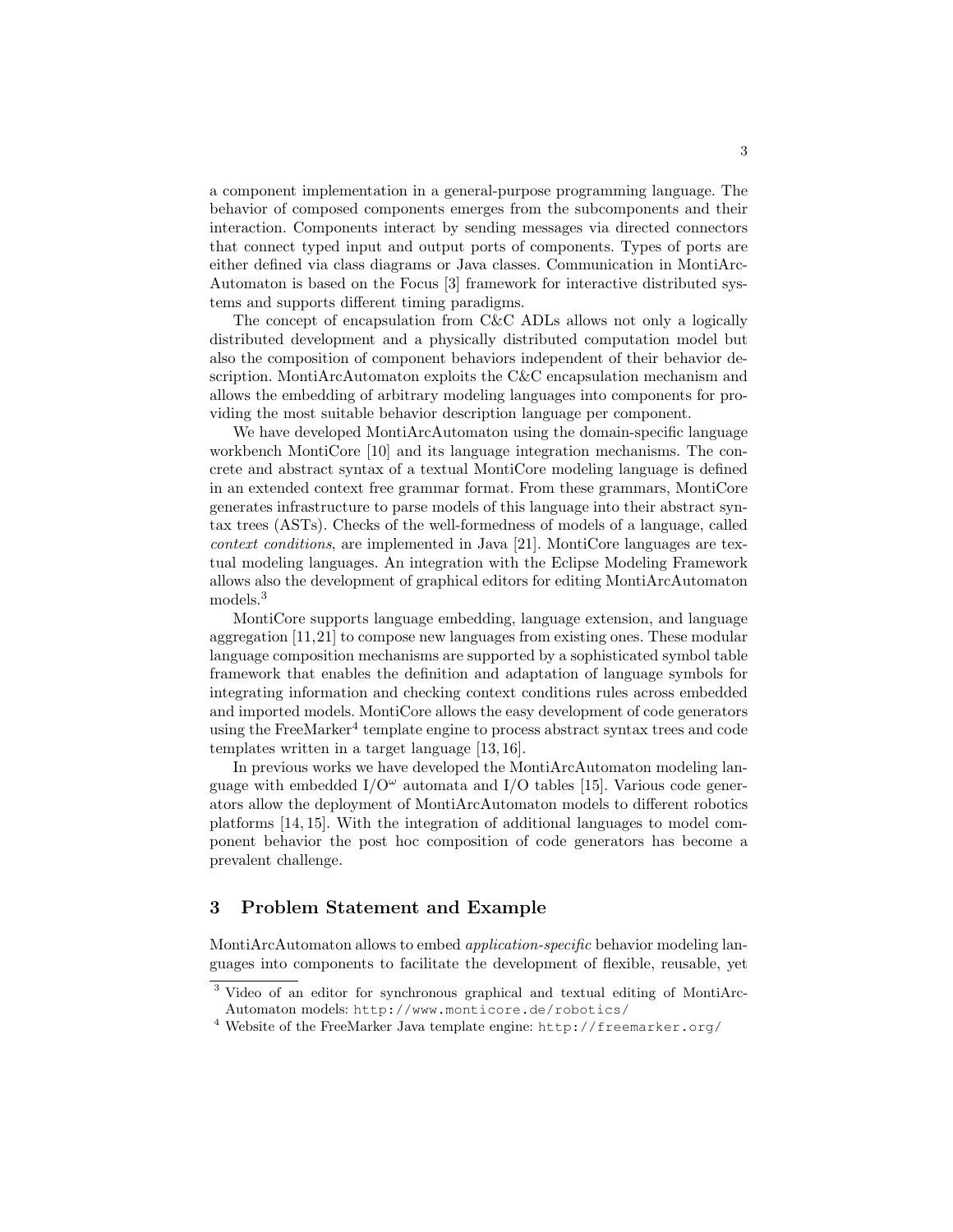specific robotics applications. While the ability to use specific behavior modeling languages allows to develop specific applications, the encapsulation of models in components with well-defined and stable interfaces allows to modify component internals easily, e.g., to replace the specific behavior modeling language, while retaining a stable architecture.

Engineering C&C applications with the flexibility of arbitrary embedded behavior modeling languages demands for approaches to generate code from heterogeneous models. As languages and code generators can be integrated into MontiArcAutomaton post hoc, code generators have to be composable to allow black-box integration. Each composable code generator produces only parts of the overall generated software system. A framework to support code generator composition has to provide a mechanism to configure C&C applications with different code generators. Realizing composition of code generators requires support for code generator reuse, the ability to handle code generators that are agnostic of any component structure specifics (e.g., how port or connectors work), and dependency management between different code generators.

#### 3.1 Example

A software engineer is responsible for the development of a controller for a robotic arm. The robot assists a physically disabled person in a kitchen environment to operate a toaster. The robot is supposed to place bread in a toaster, operate the toaster, and deliver the toast to a nearby plate. The software engineer models the architecture and controller behavior platform independently using Monti-ArcAutomaton with embedded  $I/O^{\omega}$  automata and RobotArm (RA) programs. The latter describe motion of the arm in terms of defined locations and gripper commands.<sup>5</sup> The engineer embeds the existing language RA into the MontiArc-Automaton framework using the language integration mechanisms of MontiCore. The software architecture of the robot is depicted in Fig. 1. The component Controller receives distances and toast color from attached sensors. The  $I/O^{\omega}$ automaton modeling the behavior of Controller translates these inputs into commands for the ToasterController, which starts and stops the actual toaster, and the component ArmController, which actuates the robotic arm to pick up and deliver toast. The behavior of component ArmController is modeled as a set of RA programs.

To generate executable code from the architecture, the software engineer has to provide a code generator for the embedded RA language which translates RA commands into code for the target platform. This code generator can be selected from a library of existing code generators or newly developed. Finally, the generator has to be integrated into the framework, such that it is executed whenever a component with RA programs is processed.

<sup>5</sup> A video of the robotic arm: http://www.monticore.de/robotics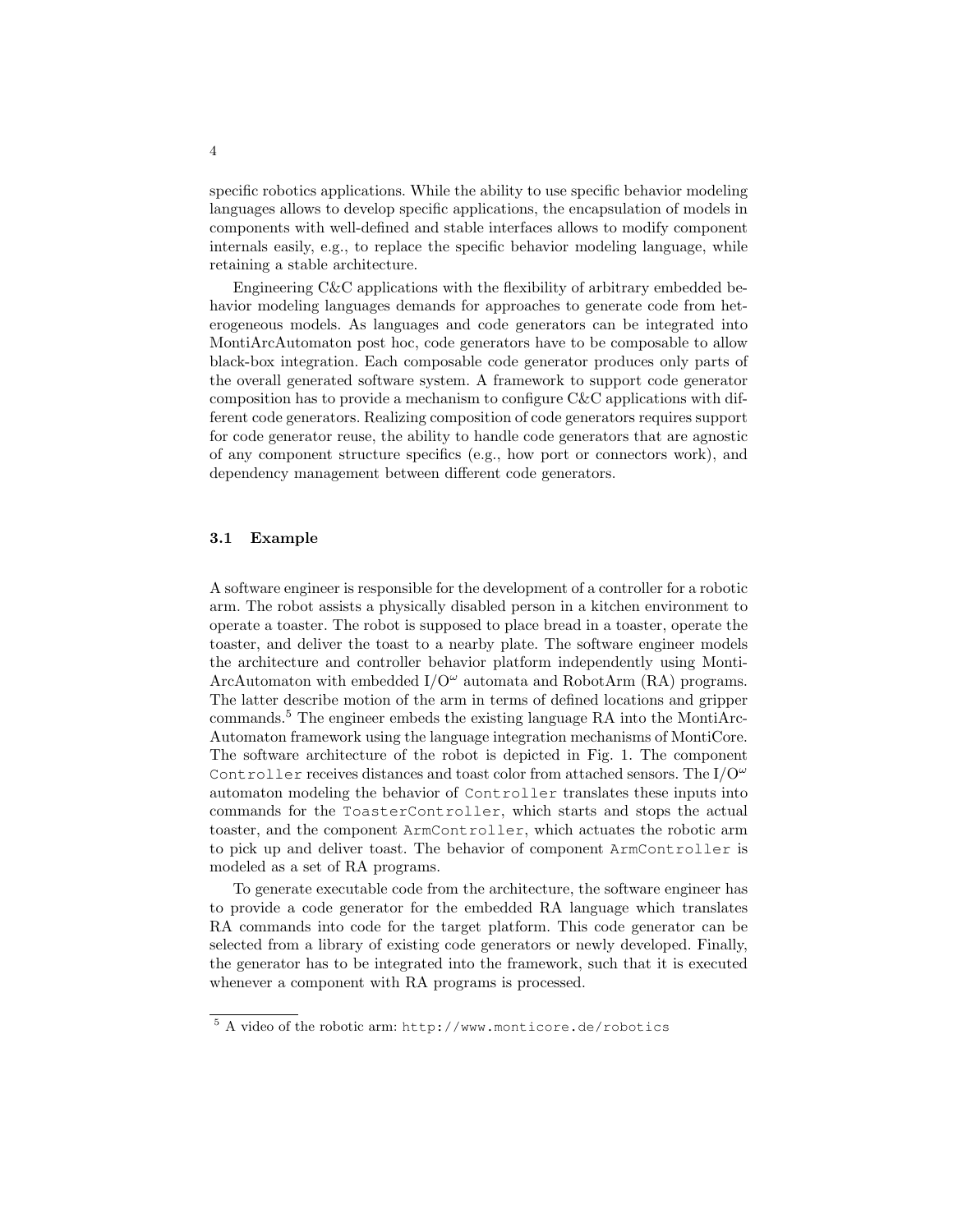

Fig. 1: Architecture of the ToastServiceRobot with embedded RobotArm programs.

# 4 Code Generator Composition

In this section we propose an approach to code generator composition on a conceptual level. First, we describe code generator interfaces that support generator composition as motivated in Sect. 3. Second, we sketch the process of code generator composition and execution of the composed generators using information from code generator interfaces.

To achieve generator composition, each code generator explicates all information necessary within an interface. This interface is used during code generator orchestration to configure and execute the code generator. Definition 1 lists the elements of a code generator interface.

Definition 1 (Code Generator Interface). A code generator interface contains the following elements:

- 1. Input language: The language or language fragments the generator processes.
- 2. Input language constraints: A generator may restrict the processable models via generator-specific context conditions.
- 3. Output representation: The output representation states the language and format of the output.
- 4. Execution information: Defines how a generator is executed.
- 5. Artifact dependencies: A generator may produce code that depends on external libraries, runtimes, or code produced by another code generator. Such artifact dependencies have to be explicitly stated in order to satisfy dependencies of generated artifacts.
- 6. Generation context information: Additional information provided or required at generation time.

Multiple generators are composed to generate code for models of the software of a robotic system. The composition of code generators is described in an application configuration model which contains a selection of all code generators involved. It may also contain a configuration of generation context information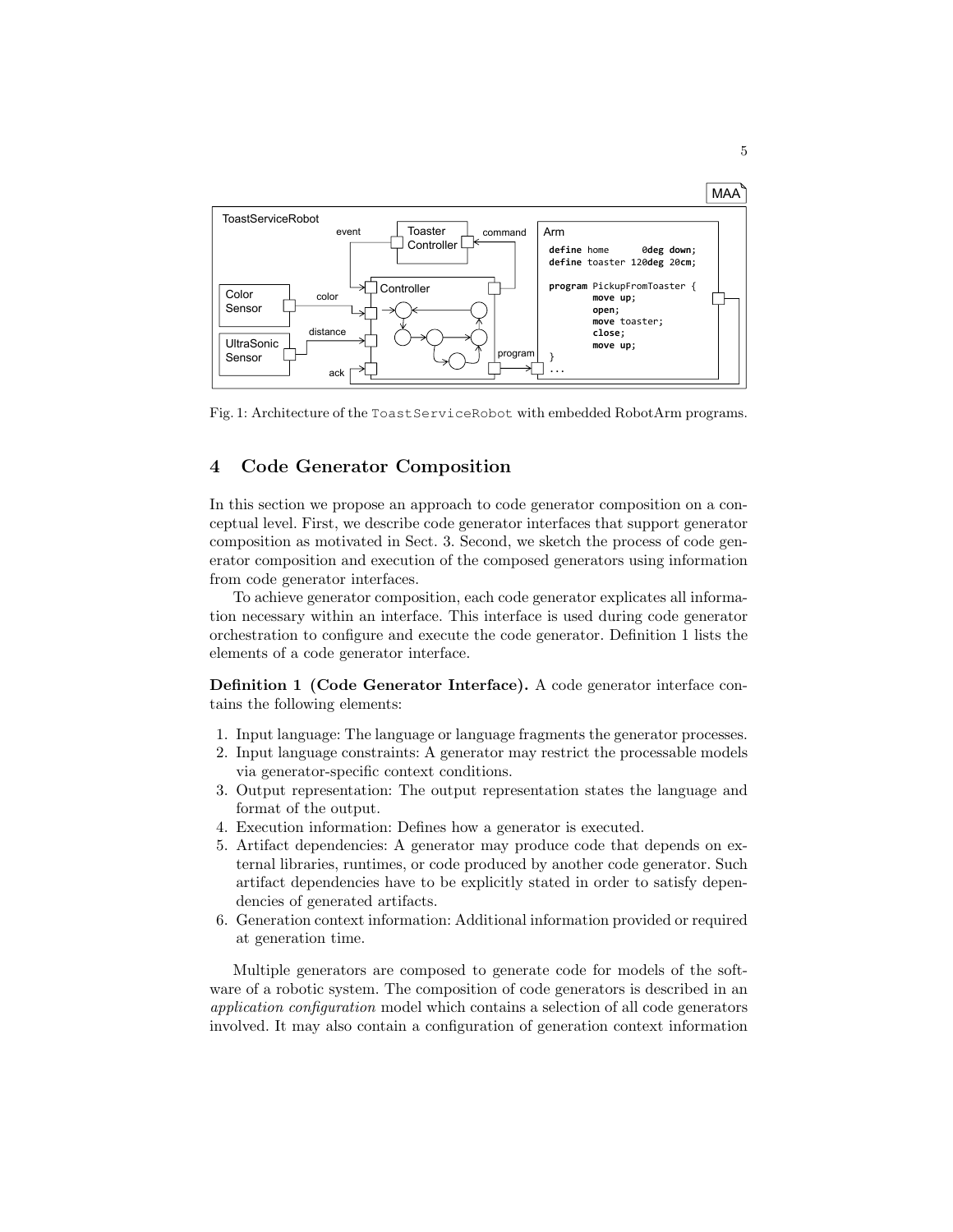

Fig. 2: Overview of code generator composition with generator interfaces.

for code generators. Composing generators according to a configuration model requires the orchestration of all selected code generators. Such an orchestration requires (a) to check that all required information is provided and (b) to compute an execution order of the code generators.

If for each code generator all required generation context information is provided by the selected code generators and an execution order can be computed, then the code generator composition can be performed. However, the execution order of the code generators is influenced by the dependencies described by the generation context information. There are two types of dependencies. First, a code generator may require generation context information from another code generator. Second, a code generator may use the output of another code generator. Both types of dependencies imply that the code generator providing required information or output is executed first. However, in some cases it is possible that an execution order cannot be computed. In this case the code generators cannot be composed.

Our concept of code generator composition is presented in Fig. 2. An application model configures a generator orchestrator. The generator orchestrator uses the generator interface of each code generator to check for dependencies and computes an execution order. Finally, the generator orchestrator calls each code generator according to the computed execution order.

## 5 Realization in MontiArcAutomaton

The MontiArcAutomaton implementation of the conceptual model presented above comprises an implementation of generator interfaces, which is facilitated by a configuration language that generates interface implementations, an application configuration to declare compositions of code generators, and an orchestrator performing the composition.

#### 5.1 Generator Interfaces in MontiArcAutomaton

Based on the concrete requirements for code generators in MontiArcAutomaton we refine the code generator interfaces defined in Def. 1. The C&C nature of MontiArcAutomaton, suggests separate interfaces for component generators and component behavior generators. As MontiArcAutomaton relies on factories for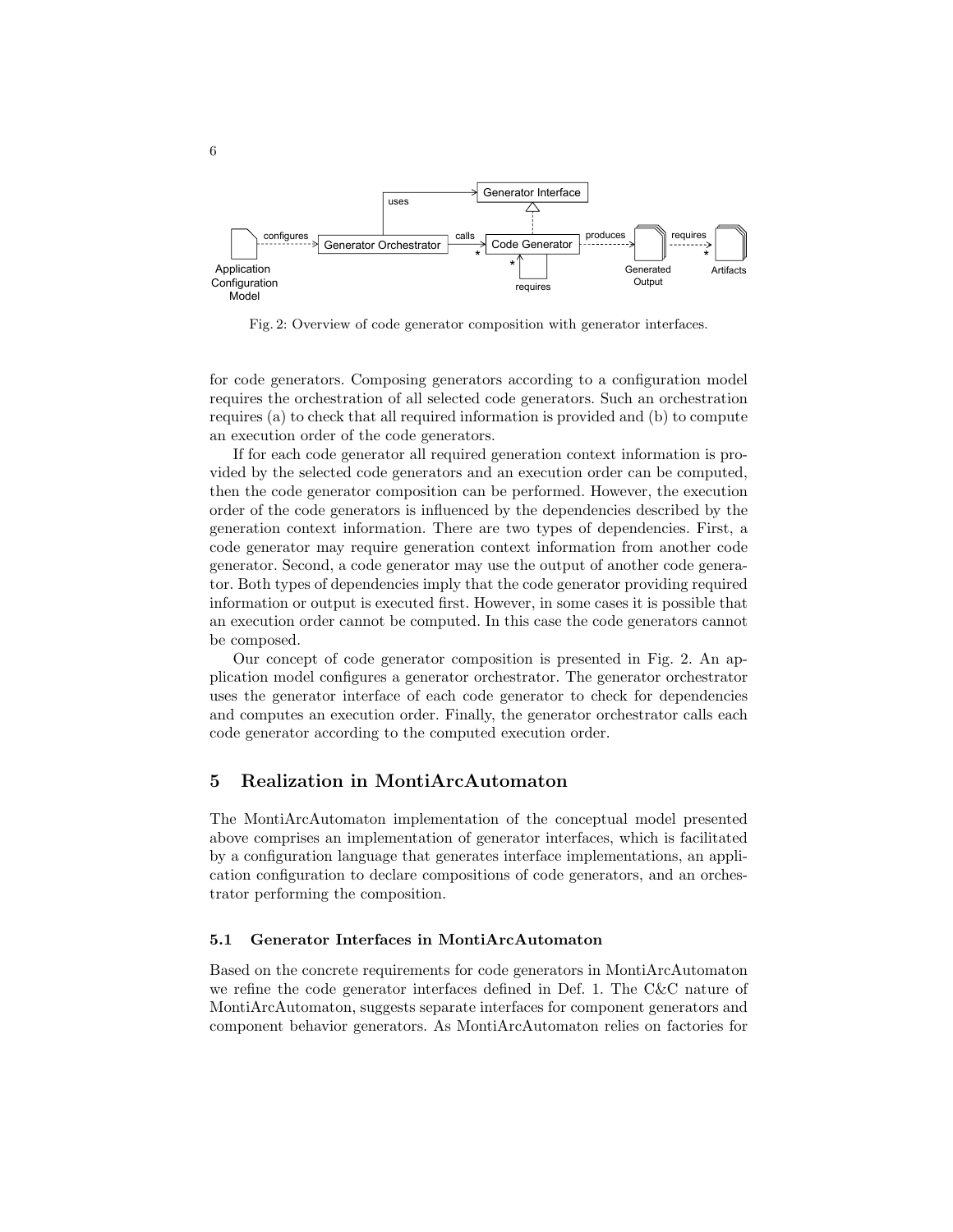

Fig. 3: Generator interface hierarchy of MontiArcAutomaton.

component and component behavior instantiation, factory generators are modeled as well. Component generators process the MontiArcAutomaton language and behavior generators process the respective embedded behavior modeling language (Def. 1, Item 1) possibly restricted by additional context conditions (Def. 1, Item 2). The classification in three generator kinds determines the output format of the generators (Def. 1, Item 3).

Generator execution information is provided by the generators in terms of the main template which the MontiCore code generation framework processes (Def. 1, Item 4). This template may call other templates and call Java code for complex calculations. All generators generate code conforming to a runtime environment they depend on (Def. 1, Item 5). The runtime environment determines, e.g., the scheduling of components. Generators in MontiArcAutomaton do not explicate further artifact dependencies as MontiArcAutomaton utilizes the delegator pattern [6] to integrate accordingly generated behavior implementations. Generation context information (Def. 1, Item 6) is provided to the generators at runtime and contains e.g., the AST of the processed model.

An overview of the concrete generator interfaces implemented for Monti-ArcAutomaton is displayed in Fig. 3. Every generator usable with MontiArc-Automaton implements an interface extending IGenerator. Thus, each generator can be parametrized with an AST node and provides at least its main template and its context conditions to the infrastructure. Generators for components and component behavior implement the interfaces IComponentGenerator and IBehaviorGenerator respectively. These interfaces explicate which AST types they can process.

Additionally, all generator interfaces define a method to configure() which is interface specific and defines the generation context information required. Generators for component behavior, e.g., expect to receive the package name of the containing component, the name of the artifact to be created, a factory generator, and the imported compilation units. The latter is required as embedding behavior into components produces integrated artifacts without distinction between the imports of the component and the imports of the behavior.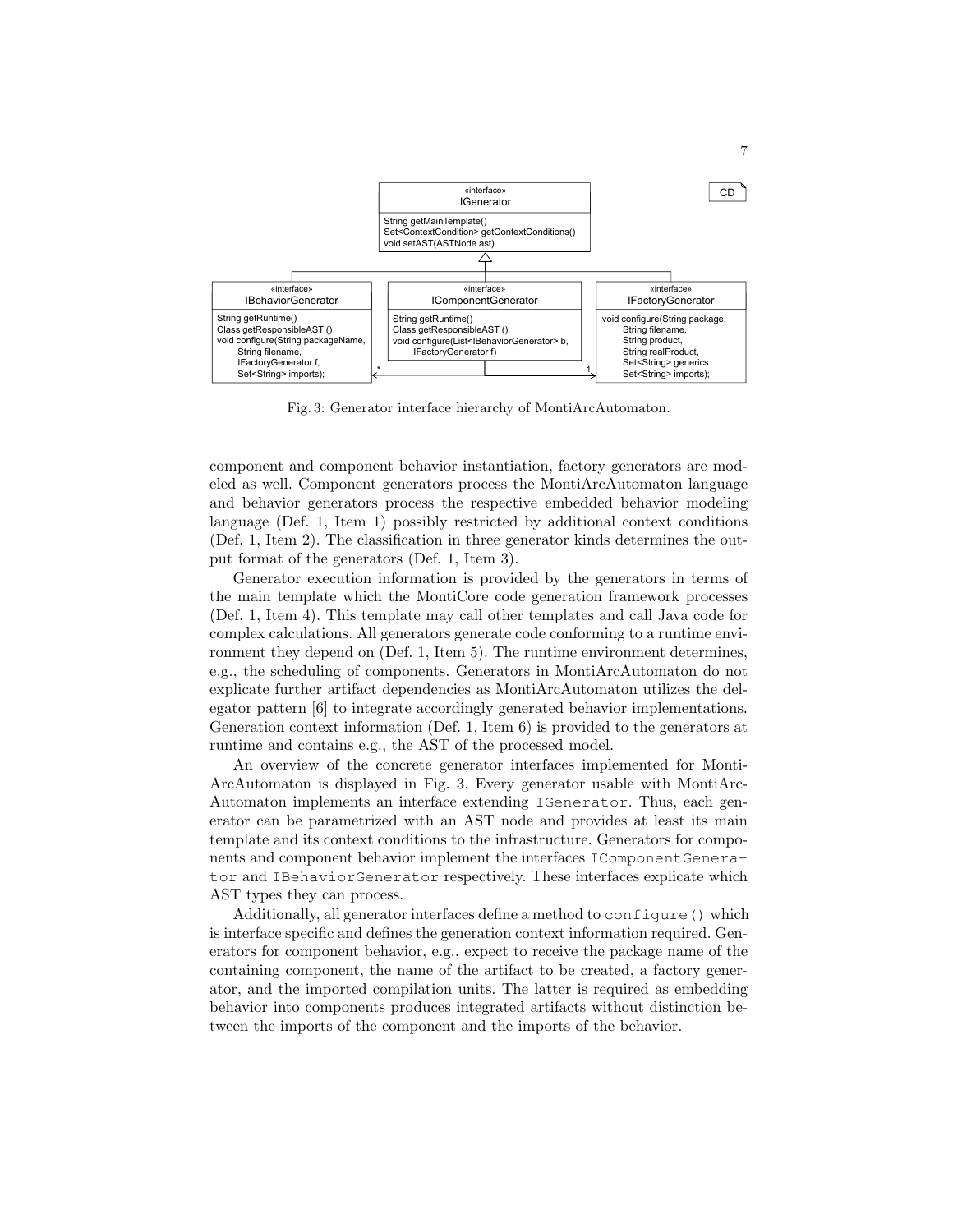GeneratorConfiguration

```
generator RobotArmPython {
     interface generators. IBehaviorGenerator;
     3 template robotarm.Main;
     ast robotarm.ASTRobotArmProgram;
     runtime runtimes.pythontimesync;
6 }
```
Listing 1: The generator configuration for the RobotArm generator describes that it implements the interface IBehaviorGenerator and provides static information.

#### 5.2 Modeling Generator Interfaces

To facilitate the creation of code generator interfaces we have developed a modeling language for generator interfaces. Each code generator used with Monti-ArcAutomaton models how it is executed, which AST it processes, and which interface it implements in a single generator configuration model per generator. Listing 1 shows the model of the RA generator from the example in Sect. 3.1. This model describes that the generator implements the interface IBehavior-Generator and provides information accessable via this interface. The Monti-ArcAutomaton toolchain transforms these models into actual implementations implementing the interfaces.

The concrete implementation of the interface IBehaviorGenerator for the RobotArm generator from the example given in Lst. 1 provides implementations for all methods of IGenerator and IBehaviorGenerator and returns the static generator information from the model where applicable (e.g., getResponsibleAST() returns an instance of the type specified behind ast in l. 4 of Lst. 1). The MontiArcAutomaton orchestrator can refer to these implementations via the implemented interfaces and compose generators as necessary.

#### 5.3 Application Configuration and Generator Execution

Given a set of generators for component structure, behavior, and factories, an application has to specify which of these are to be used. This is modeled as the application configuration model. Listing 2 shows the application configuration for the toaster robot application. The model references a single component generator (l. 2), a single factory generator (l. 3), and two behavior generators - one for RA programs and one for  $I/O^{\omega}$  automata (l. 4). An application configuration references at least a component structure generator and may reference additional behavior and factory generators.

Code generation in MontiArcAutomaton starts with the orchestrator processing the application configuration and loading the configuration of the referenced generators. As the order of generator execution is implicitly given by the C&C nature of MontiArcAutomaton, first the referenced behavior generators and the

8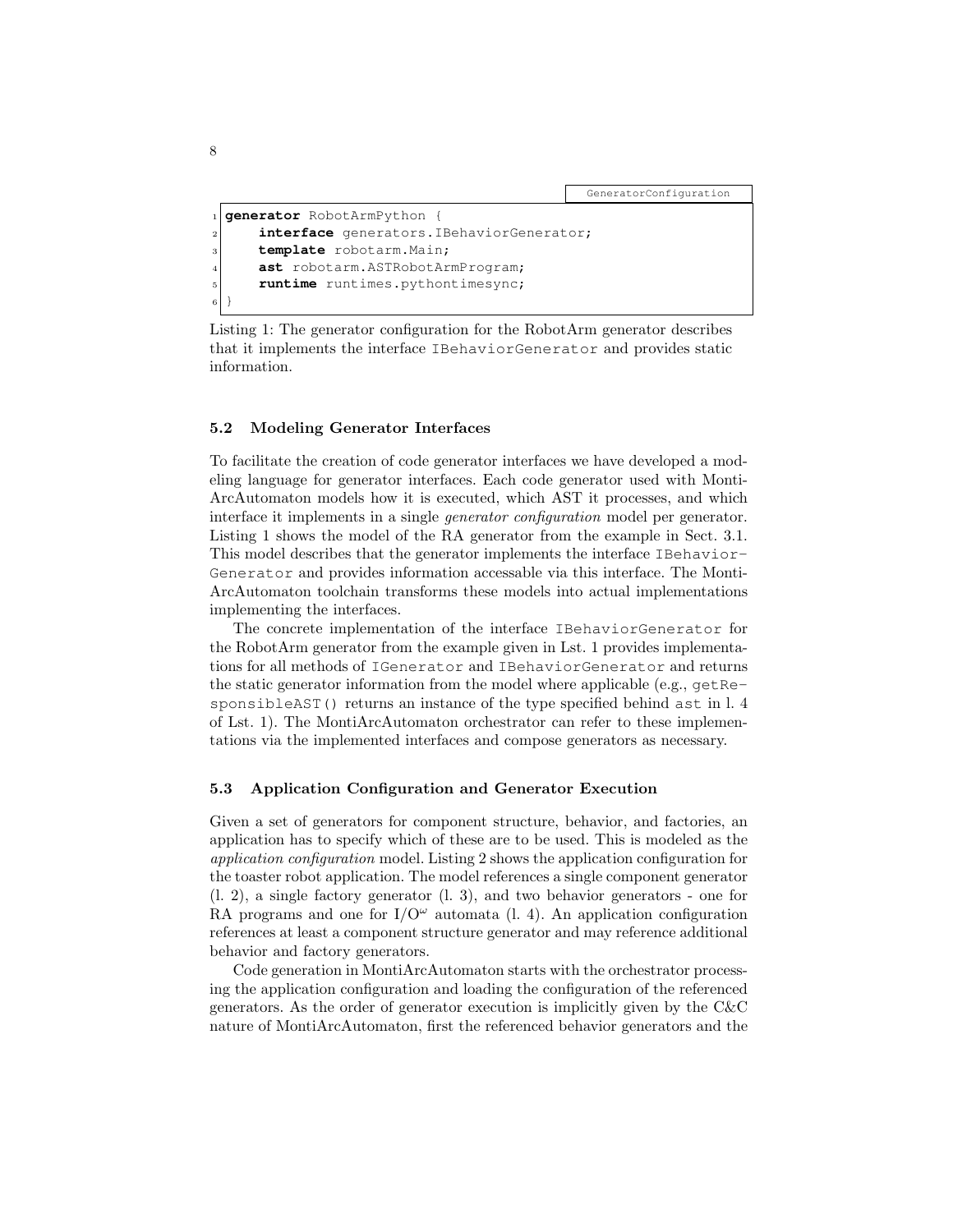```
ApplicationConfiguration
 application ToasterRobotApplication {
     2 componentgenerator ComponentsPython;
3 factorygenerator FactoryPython;
     4 behaviorgenerators RobotArmPython, IOAutomatonPython;
5 }
```
Listing 2: Application configuration model for the toaster robot application using the RA generator for component behavior.



Fig. 4: Relations between applications using generators, the interfaces provided by MontiArcAutomaton, and the orchestrator performing the generator composition.

referenced factory generator are instantiated. Parametrized with these, the referenced component generator is instantiated. Afterwards, the orchestrator calls the main template of the component generator. The component generator traverses the AST of the architecture and thus also visits component behavior AST nodes. For each behavior AST node the responsible generator is configured with current AST generation context information and its main template is called with the AST node of the embedded behavior language.

Figure 4 shows the resulting relations: Applications consist of a software architecture, and an application configuration model. The application configuration model references the component, behavior, and factory generators required to build the software architecture of the project. To be processable by the orchestrator, referenced generators implement the appropriate generator interfaces.

# 6 Related Work

The presented approach for code generator composition is based on explicit generator interfaces, code generator orchestration, and application configuration. This approach is a first step towards a comprehensive approach for code generator composition and is closely related to modular code generator design.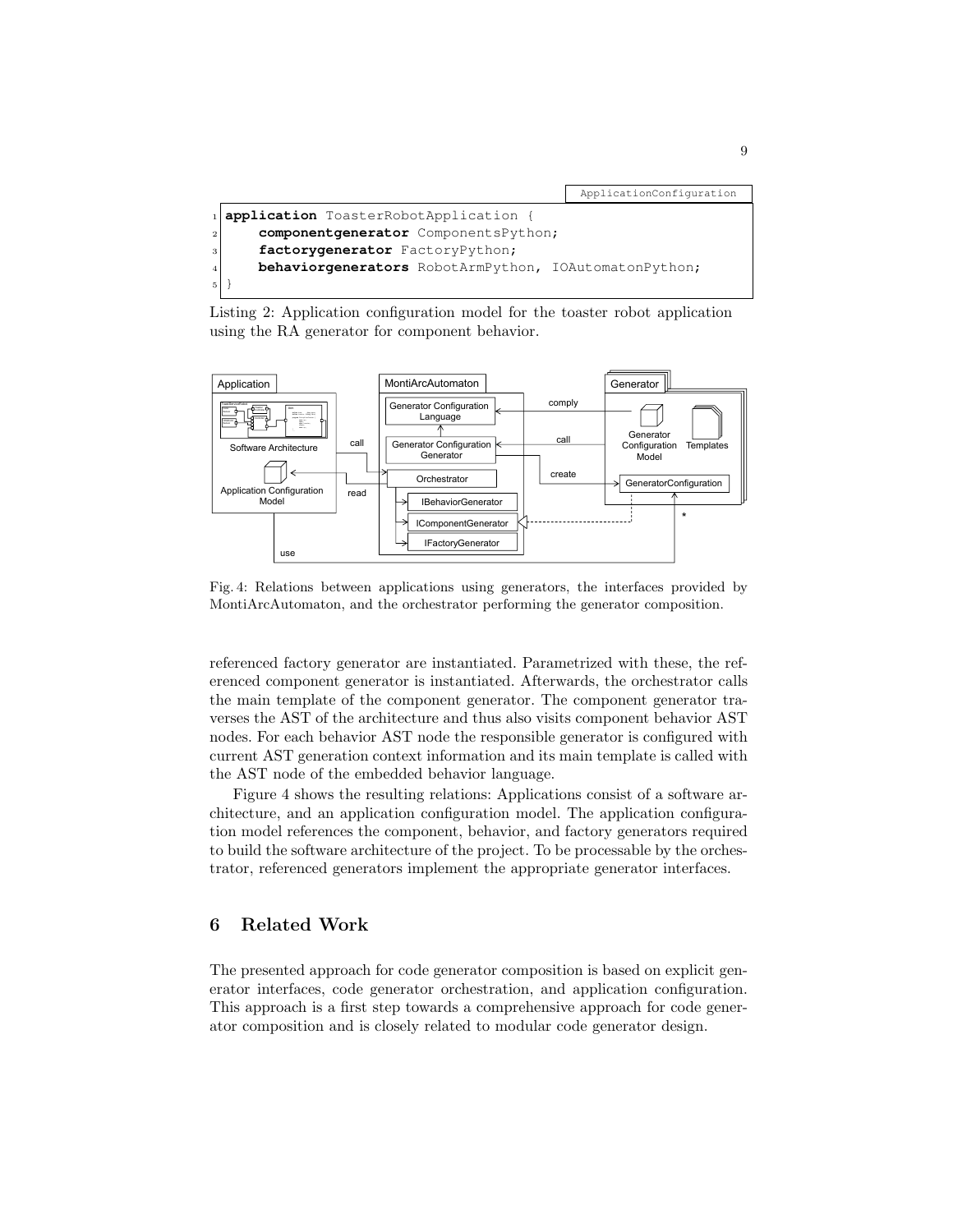The GenVoca model is an approach to build software systems generators based on composing object-oriented layers [1, 2]. Different layers can use control blocks to exchange information. In contrast to this approach, we do not focus on a layered architecture of a code generator but an infrastructure for code generators composition.

The application building center is a multi-purpose modular framework for modeling software systems [18]. Genesys is an extension that allows to develop service-oriented code generators [9]. Each code generator represents a service that can be composed with other services. Information exchange is managed by using shared memory communication. Our presented approach is similar if we consider code generators to be services with interfaces. However, our approach introduces a broader generator interface to regard input language, output representation, input language constraints, execution information, artifact dependencies, and generation context information. This information is used to manage the execution and composition of the code generators.

Code generator composition using aspect-orientation at the artifact level has been described in [22]. The authors assume that a code generator produces operationally complete code fragments that are merged by a code fragment weaver. Additionally, in feature-oriented model-driven development (FO-MDD), multiple code generators are used to produce a software product line [20]. Composition of code is achieved after code generation by manually writing glue code. In contrast, we do not consider manual artifact composition but focus on an infrastructure to compose code generators. We nevertheless consider composing generated artifacts relevant for reusing code generators and will address this topic in future work.

### 7 Discussion and Future Work

We have presented a conceptual approach for composition of code generators based on the notion of generator interfaces. The ideas are implemented within the MontiArcAutomaton toolchain to enable post hoc embedding and use of new component behavior modeling languages. To broaden its applicability this approach requires future work on syntax, methods, and technical solutions.

Composition of arbitrary code generators without assumptions on their actual integration is harder to realize than for C&C ADLs. In general, generator composition demands a more expressive composition configuration than the application configuration presented above. For instance, the orchestration of the code generation process may require a code generator to be executed multiple times for every input model or to fill extension points provided by another generator under certain conditions. Moreover, execution of a code generator may not be triggered by a model type but by selecting a code generator for a particular set of input models. A generic model to configure an application has to express such process information and constraints. Thus, future research will look into modeling these aspects.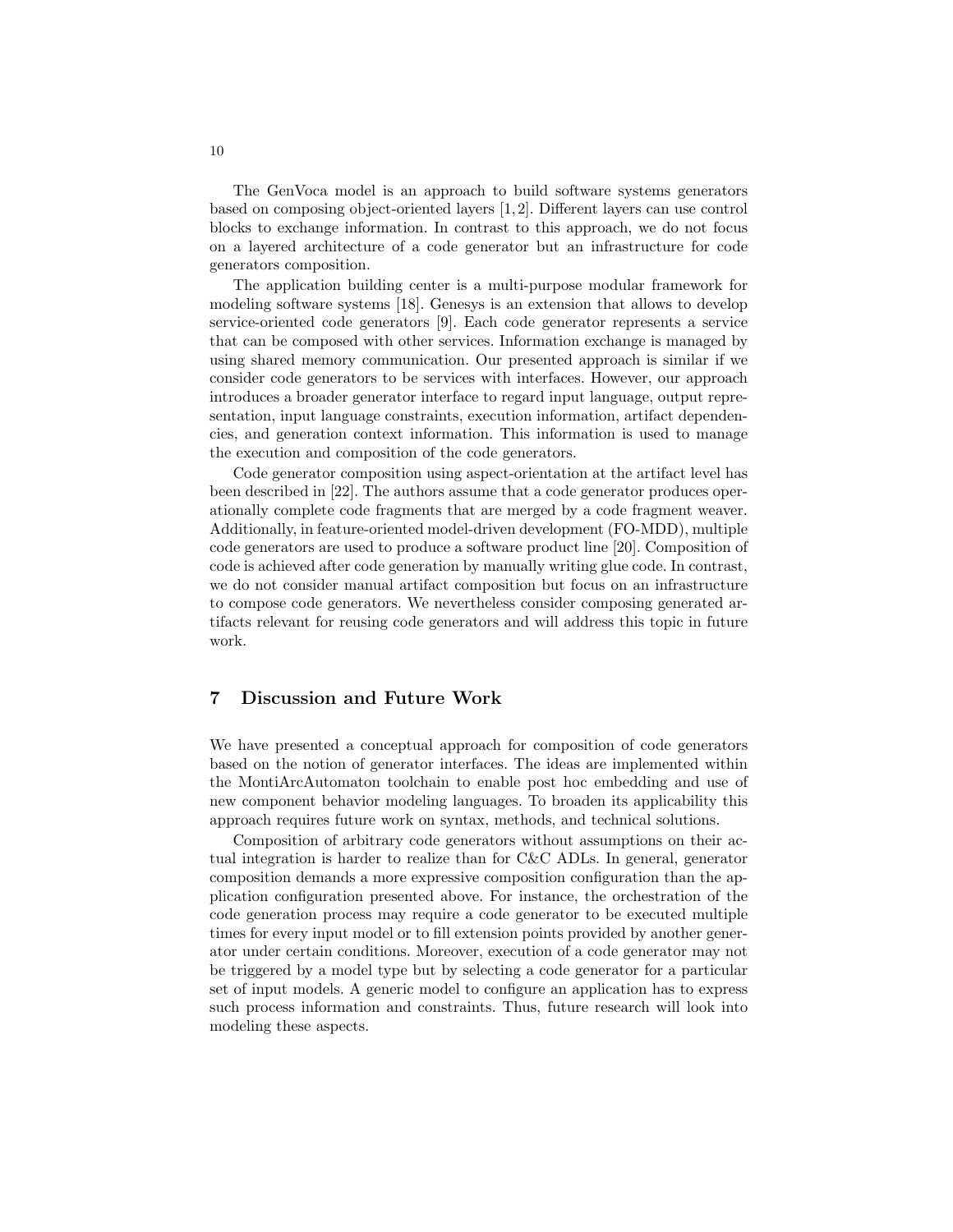The generator composition illustrated above assumes that the orchestration of generators reflects the language embedding for component behavior. Other language integration mechanisms, such as language aggregation or language inheritance [11] will require a more complex orchestration. The generator for an inheriting language might, for example, require the generator for the inherited language to be executed first, such that the latter only generates additional artifacts for the model elements introduced by the inheriting language. Future work will therefore examine the notion of generator extension points as well.

Finally, modeling language composition mechanisms have lead to language reuse and language libraries. We hope to gain similar libraries and advantages from facilitating code generator composition.

### 8 Conclusion

We have motivated the need for generator composition in robotics and sketched a concept for code generator composition. This concept is based on explicit code generator interfaces and configuration models. The interfaces enable code generators to define information required for composition. A code generator orchestrator composes and executes the code generators. We have illustrated our implementation for the C&C modeling language family MontiArcAutomaton. Although the implementation relies on various assumptions implied by the language workbench MontiCore and the C&C nature of MontiArcAutomaton, we belief that these translate well into other contexts. There are however open issues in arbitrary generator composition and we have identified possible extensions of generator interfaces and generator orchestrators to be applied in more complex scenarios.

### References

- 1. Batory, D., O'Malley, S.: The design and implementation of hierarchical software systems with reusable components. ACM Trans. Softw. Eng. Methodol. 1(4), 355– 398 (Oct 1992)
- 2. Batory, D., Singhal, V., Thomas, J., Dasari, S., Geraci, B., Sirkin, M.: The genvoca model of software-system generators. IEEE Softw. 11(5), 89–94 (Sep 1994)
- 3. Broy, M., Stølen, K.: Specification and Development of Interactive Systems. Focus on Streams, Interfaces and Refinement. Springer Verlag Heidelberg (2001)
- 4. Brugali, D., Brooks, A., Cowley, A., Côté, C., Domínguez-Brito, A., Létourneau, D., Michaud, F., Schlegel, C.: Trends in Component-Based Robotics. In: Brugali, D. (ed.) Software Engineering for Experimental Robotics, Springer Tracts in Advanced Robotics, vol. 30, chap. 8, pp. 135–142. Springer Berlin Heidelberg, Berlin, Heidelberg (2007)
- 5. France, R., Rumpe, B.: Model-driven Development of Complex Software: A Research Roadmap. Future of Software Engineering (FOSE '07) (2), 37–54 (May 2007)
- 6. Gamma, E., Helm, R., Johnson, R., Vlissides, J.: Design patterns: elements of reusable object-oriented software. Addison-Wesley Professional (1995)